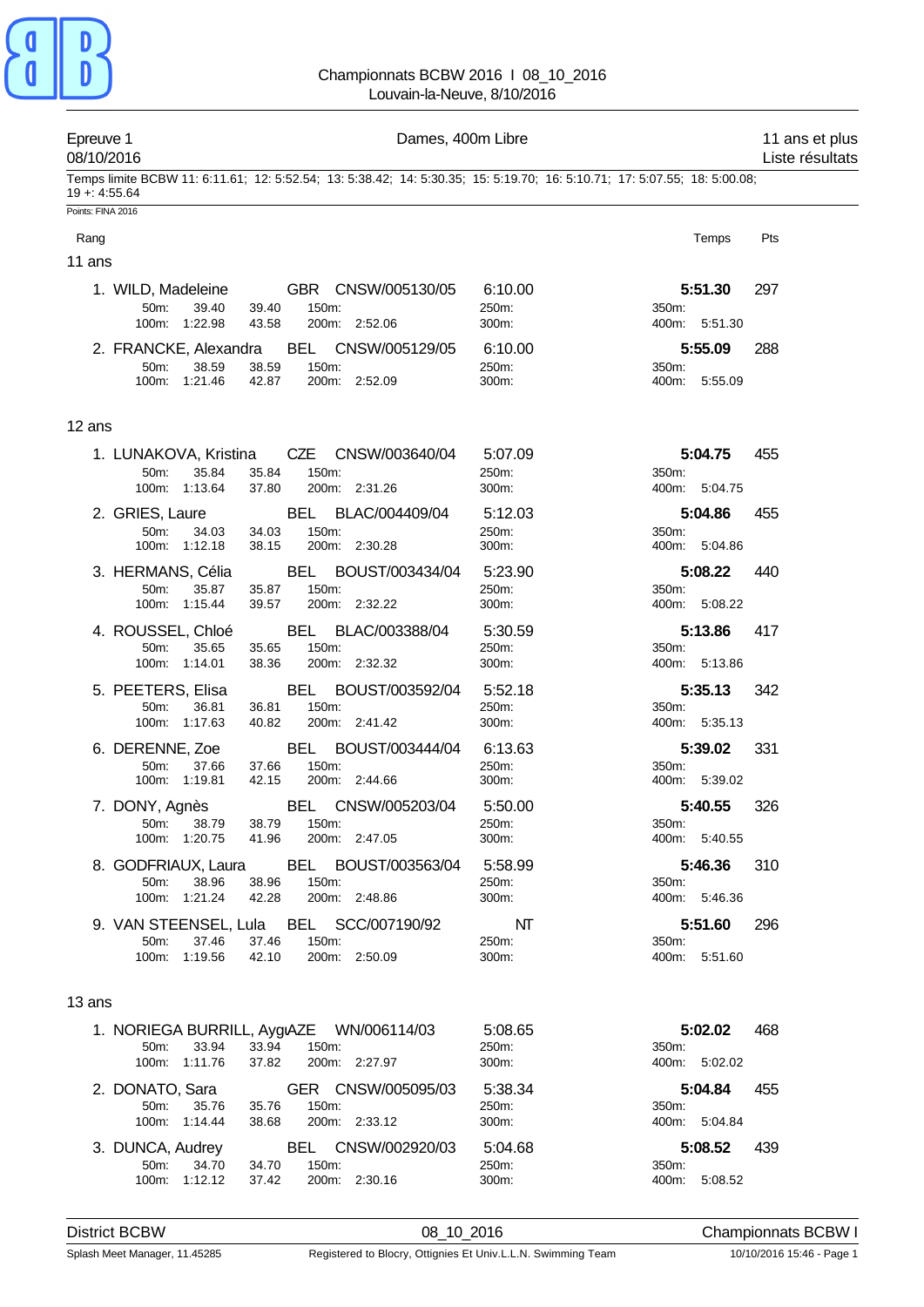

Epreuve 1, Filles, 400m Libre, 13 ans

| Rang   |                                                            |                         |                                      |                           | Temps                                | Pts |
|--------|------------------------------------------------------------|-------------------------|--------------------------------------|---------------------------|--------------------------------------|-----|
|        | 4. MEZQUITA, Maria<br>35.69<br>50m:<br>1:14.45<br>100m:    | 35.69<br>150m:<br>38.76 | ESP CNSW/005685/03<br>200m: 2:34.33  | 5:37.70<br>250m:<br>300m: | 5:11.83<br>350m:<br>5:11.83<br>400m: | 425 |
|        | 5. LINDEN, Ylva<br>50m:<br>36.30<br>1:15.05<br>100m:       | 36.30<br>150m:<br>38.75 | SWE CNSW/003987/03<br>200m: 2:35.19  | 5:17.06<br>250m:<br>300m: | 5:14.64<br>350m:<br>400m: 5:14.64    | 414 |
|        | 6. WATHIONG, Alizée<br>36.71<br>50m:<br>100m: 1:16.71      | 36.71<br>150m:<br>40.00 | BEL BLAC/004417/03<br>200m: 2:37.71  | 5:24.76<br>250m:<br>300m: | 5:19.84<br>350m.<br>400m: 5:19.84    | 394 |
|        | 7. DEJEAN, Floriane<br>$\star$                             |                         | BEL CNSW/005211/03                   | 6:00.00                   | 5:40.27                              | 327 |
|        | 37.58<br>50 <sub>m</sub> :<br>1:19.52<br>100m:             | 37.58<br>150m:<br>41.94 | 200m: 2:46.08                        | 250m:<br>300m:            | 350m:<br>400m: 5:40.27               |     |
| 14 ans |                                                            |                         |                                      |                           |                                      |     |
|        | 1. KOPA, Madli<br>32.70<br>$50m$ :<br>1:07.92<br>100m:     | 32.70<br>150m:<br>35.22 | 200m: 2:17.77                        | 4:41.67<br>250m:<br>300m: | 4:38.03<br>350m:<br>400m: 4:38.03    | 600 |
|        | 2. CORNELIS, Anaïs<br>34.09<br>50m:<br>1:11.89<br>$100m$ : | 34.09<br>150m:<br>37.80 | BEL WN/002244/02<br>200m: 2:26.81    | 4:58.53<br>250m:<br>300m: | 4:56.78<br>350m:<br>400m: 4:56.78    | 493 |
|        | 3. ELIARD, Tania<br>50m:<br>35.52<br>1:13.45<br>$100m$ :   | 150m:<br>35.52<br>37.93 | BEL BOUST/004894/02<br>200m: 2:28.78 | 5:02.73<br>250m:<br>300m: | 5:05.44<br>350m:<br>400m:<br>5:05.44 | 452 |
|        | 4. DERENNE, Luna                                           | BEL                     | BOUST/002348/02                      | NT                        | 5:14.57                              | 414 |

50m: 36.93 36.93 150m: 250m: 350m: 100m: 1:16.03 39.10 200m: 2:33.19 300m: 400m: 5:14.57 5. GIRBOUX, Fanette BEL BOUST/004309/02 5:28.63 **5:19.89** 394 50m: 37.29 37.29 150m: 250m: 350m:

| 100m 1:17.25 39.96 |       | 200m: 2:39.59               | 300m: | 400m: 5:19.89  |
|--------------------|-------|-----------------------------|-------|----------------|
| 6. DELVAUX. Elise  |       | BEL BOUST/001771/02 5:26.66 |       | 385<br>5:22.37 |
| $50m$ :<br>37.69   | 37.69 | 150m:                       | 250m: | 350m:          |
| 100m: 1:17.44      | 39.75 | 200m: 2:39.05               | 300m: | 400m: 5:22.37  |

#### 15 ans

| 1. COETS, Shannon          | BEL            | BOUST/001612/01 | 4:37.07 | 4:44.69          | 559 |
|----------------------------|----------------|-----------------|---------|------------------|-----|
| 50 <sub>m</sub><br>33.20   | 33.20<br>150m: |                 | 250m:   | 350m:            |     |
| 100m:<br>1:09.71           | 36.51<br>200m: | 2:23.05         | 300m:   | 400m:<br>4:44.69 |     |
| 2. KULIK, Daria            | <b>BEL</b>     | CNSW/005731/01  | 4:55.53 | 4:55.24          | 501 |
| 33.54<br>$50m$ :           | 150m:<br>33.54 |                 | 250m:   | 350 <sub>m</sub> |     |
| 100m:<br>1:10.80           | 37.26<br>200m: | 2:25.78         | 300m:   | 400m:<br>4:55.24 |     |
| 3. MIES, Alexia            | BEL            | BLAC/001179/01  | 4:51.64 | 4:55.27          | 501 |
| $50m$ :<br>34.25           | 150m:<br>34.25 |                 | 250m:   | 350m:            |     |
| 100m:<br>1:10.92           | 36.67<br>200m: | 2:25.70         | 300m:   | 400m:<br>4:55.27 |     |
| 4. NAVA, Alexandra         | ITA.           | CNSW/001676/01  | 4:52.37 | 4:55.42          | 500 |
| 34.14<br>50 <sub>m</sub> : | 150m:<br>34.14 |                 | 250m:   | 350m:            |     |
| 100m:<br>1:11.60           | 37.46<br>200m: | 2:26.87         | 300m:   | 400m:<br>4:55.42 |     |
| 5. WATHIONG, Océane        | BEL            | BLAC/001189/01  | 4:51.76 | 4:57.81          | 488 |
| 33.24<br>$50m$ :           | 33.24<br>150m: |                 | 250m:   | 350 <sub>m</sub> |     |
| 100m:<br>1:10.87           | 37.63<br>200m: | 2:25.61         | 300m:   | 4:57.81<br>400m: |     |

100m: 1:17.25 39.96 200m: 2:39.59 300m: 400m: 5:19.89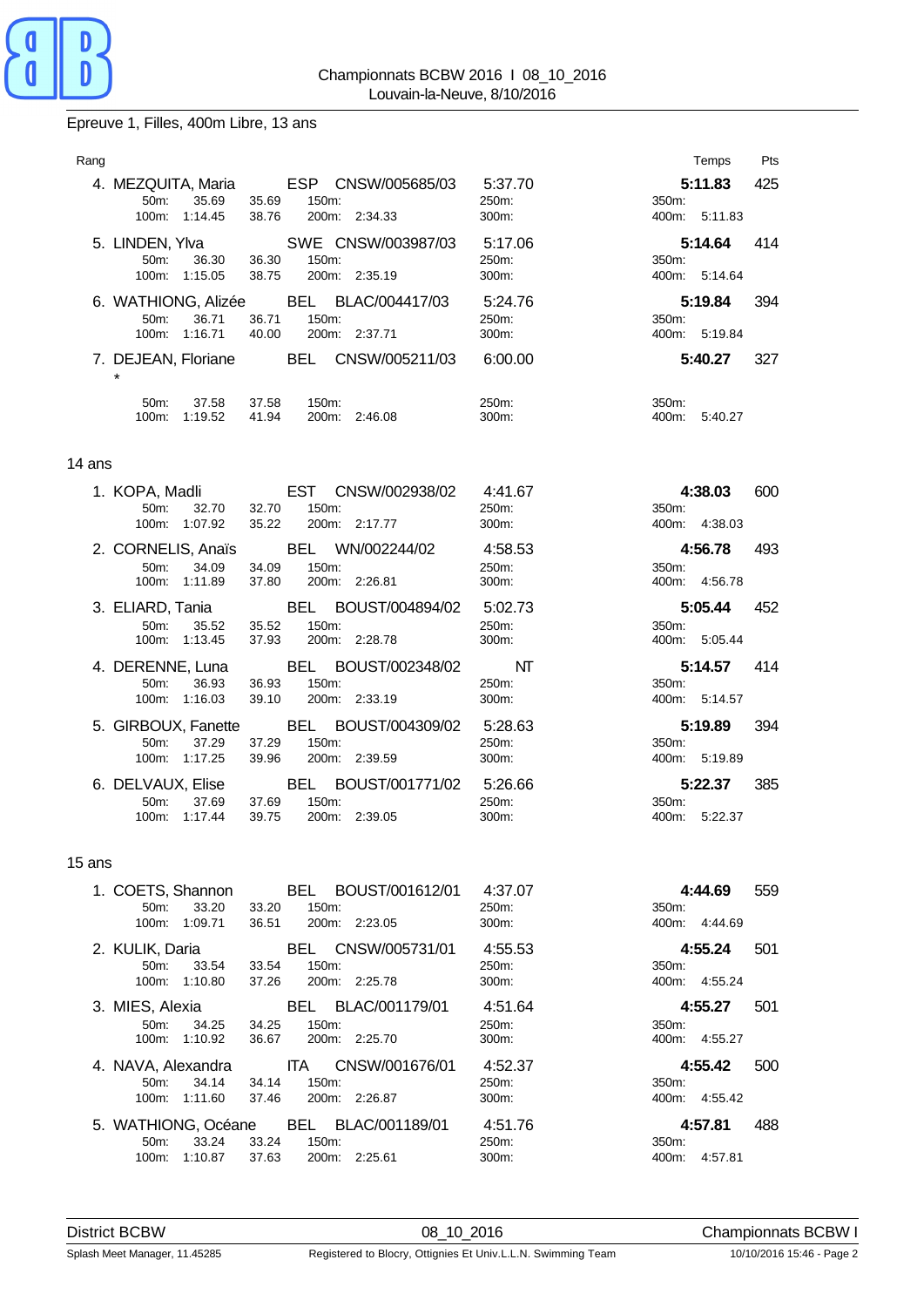

Epreuve 1, Filles, 400m Libre, 15 ans

| Rang                    |                                                                                                                           |                  | Temps                  | Pts                               |
|-------------------------|---------------------------------------------------------------------------------------------------------------------------|------------------|------------------------|-----------------------------------|
|                         |                                                                                                                           |                  |                        |                                   |
|                         | 6. MAGREMANNE, Victoria BEL WN/001800/01<br>50m:<br>33.83<br>33.83<br>150m:                                               | 5:18.07<br>250m: | 5:01.76<br>350m:       | 469                               |
|                         | 100m: 1:11.12<br>37.29<br>200m: 2:27.43                                                                                   | 300m:            | 400m: 5:01.76          |                                   |
|                         | GBR CNSW/001657/01<br>7. WILD, Joséphine                                                                                  | 5:20.13          | 5:11.89                | 425                               |
|                         | 50m:<br>36.27<br>150m:<br>36.27<br>100m: 1:15.58<br>39.31<br>200m: 2:33.27                                                | 250m:<br>300m:   | 350m:                  |                                   |
|                         |                                                                                                                           |                  | 400m: 5:11.89          |                                   |
|                         | CNSW/002917/01<br>8. HEYMANS, Alissia<br><b>BEL</b><br>50m:<br>35.60<br>35.60<br>150m:                                    | 5:18.37<br>250m: | 5:17.43<br>350m:       | 403                               |
|                         | 38.75<br>$100m$ :<br>1:14.35<br>200m: 2:35.00                                                                             | 300m:            | 400m:<br>5.17.43       |                                   |
|                         |                                                                                                                           |                  |                        |                                   |
| 16 ans                  |                                                                                                                           |                  |                        |                                   |
|                         | BEL CNSW/006147/00<br>1. PANSAERTS, Laure                                                                                 | 4:41.85          | 4:49.69                | 530                               |
|                         | 33.19<br>50 <sub>m</sub> :<br>33.19<br>150m:                                                                              | 250m:            | 350m:                  |                                   |
|                         | 100m:<br>1:09.72<br>36.53<br>200m: 2:23.47                                                                                | 300m:            | 400m: 4:49.69          |                                   |
|                         | BOUST/001014/00<br>2. DELVAUX, Pauline<br>BEL                                                                             | 5:00.28          | 4:51.02                | 523                               |
|                         | 34.87<br>150m:<br>50m:<br>34.87<br>100m: 1:11.91<br>37.04<br>200m: 2:24.51                                                | 250m:<br>300m:   | 350m:<br>400m: 4:51.02 |                                   |
|                         |                                                                                                                           |                  |                        |                                   |
|                         | 17 - 18 ans                                                                                                               |                  |                        |                                   |
|                         |                                                                                                                           |                  |                        |                                   |
|                         | BEL<br>1. DELMOTTE, Elodie<br>BOUST/001439/99<br>50m:<br>35.13<br>35.13<br>150m:                                          | 4:58.27<br>250m: | 5:00.13<br>350m:       | 477                               |
|                         | 100m:<br>1:12.62<br>37.49<br>200m: 2:27.74                                                                                | 300m:            | 400m: 5:00.13          |                                   |
|                         | 2. JOSE MEDINA F, Maria MEX BOUST//98                                                                                     | NT               | 5:05.50                | 452                               |
|                         |                                                                                                                           |                  |                        |                                   |
|                         | 50m:<br>32.89<br>32.89<br>150m:                                                                                           | 250m:            | 350m:                  |                                   |
|                         | 100m:<br>1:09.06<br>36.17<br>200m: 2:26.39                                                                                | 300m:            | 400m:<br>5:05.50       |                                   |
|                         |                                                                                                                           |                  |                        |                                   |
|                         |                                                                                                                           |                  |                        |                                   |
| Epreuve 2<br>08/10/2016 | Messieurs, 400m Libre                                                                                                     |                  |                        | 11 ans et plus<br>Liste résultats |
|                         | Temps limite BCBW 11: 5:52.14; 12: 5:31.44; 13: 5:18.02; 14: 5:08.08; 15: 5:02.30; 16: 4:58.03; 17: 4:49.51; 18: 4:42.49; |                  |                        |                                   |
| 19 +: 4:31.51           |                                                                                                                           |                  |                        |                                   |
| Points: FINA 2016       |                                                                                                                           |                  |                        |                                   |
| Rang                    |                                                                                                                           |                  | Temps                  | Pts                               |
| 11 ans                  |                                                                                                                           |                  |                        |                                   |
|                         | BEL CNSW/005210/05<br>1. MANCINI, Luca                                                                                    | 6:10.00          | 5:37.41                | 248                               |
|                         | 50m:<br>38.87<br>38.87<br>150m:                                                                                           | 250m:            | 350m:                  |                                   |
|                         | 100m: 1:21.44<br>42.57<br>200m: 2:49.47                                                                                   | 300m:            | 400m: 5:37.41          |                                   |
|                         | NSG/005729/05<br>2. ALLAUCA, Daniel<br>BEL.                                                                               | NT               | 5:59.94                | 205                               |
|                         |                                                                                                                           |                  |                        |                                   |
|                         |                                                                                                                           |                  |                        |                                   |

|         | 40.02<br>$50m$ :<br>100m: 1:25.97 | 40.02<br>45.95 | 150m:<br>200m: 2:58.85 | 250m:<br>300m: | $350m$ :<br>5:59.94<br>400m: |
|---------|-----------------------------------|----------------|------------------------|----------------|------------------------------|
| $\star$ | 3. GILET. Mathis                  | <b>FRA</b>     | CNSW/005968/05         | 5:50.00        | 159<br>6:31.03               |
|         | 42.11<br>$50m$ :                  | 42.11          | 150m:                  | 250m:          | $350m$ :                     |
|         | 100m:<br>1:29.61                  | 47.50          | 200m: 3:10.93          | 300m:          | 6:31.03<br>400m:             |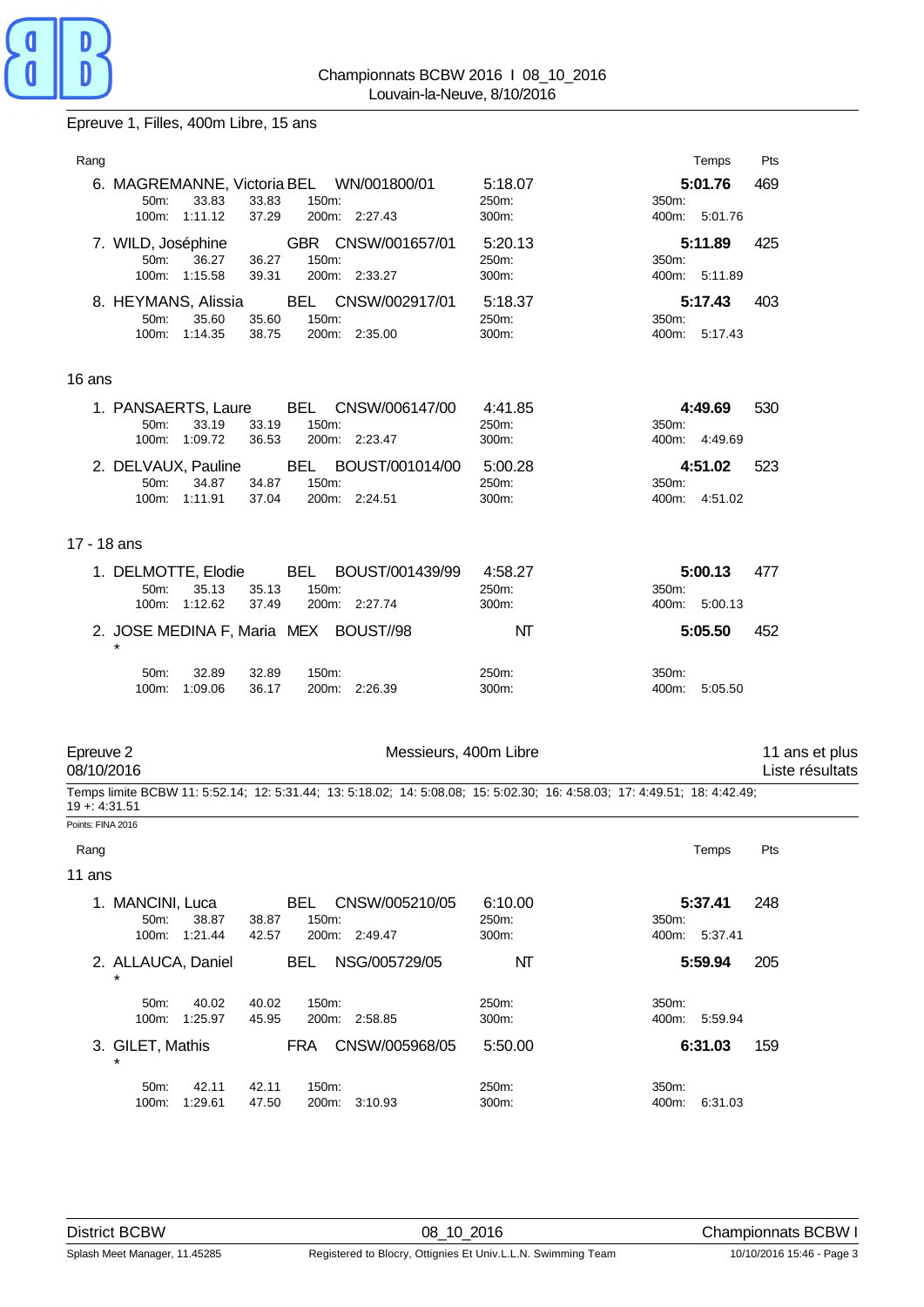

# Epreuve 2, Messieurs, 400m Libre

## 12 ans

|                      | 1. JANSSENS, Mateo      |                  |                | BEL   | BOUST/002457/04                           | 5:48.72          |                | 5:13.31 | 310 |
|----------------------|-------------------------|------------------|----------------|-------|-------------------------------------------|------------------|----------------|---------|-----|
|                      | 50 <sub>m</sub>         | 39.98            | 39.98          | 150m: |                                           | 250m:            | 350m:          |         |     |
|                      | 100m:                   | 1:15.25          | 35.27          | 200m: | 2:33.62                                   | 300m:            | 400m:          | 5:13.31 |     |
|                      | 50 <sub>m</sub>         | 34.96            | 34.96          | 150m: | 2. VAN WANROIJ, SebastiaNED WN/004401/04  | 5:48.26<br>250m: | 350m:          | 5:17.36 | 299 |
|                      | $100m$ :                | 1:14.50          | 39.54          |       | 200m: 2:34.68                             | 300m:            | 400m:          | 5:17.36 |     |
|                      |                         |                  |                |       | 3. HUYGHEBAERT, Pacôm (BEL CNSW/003984/04 | 5:32.46          |                | 5:30.25 | 265 |
|                      | 50m<br>100m:            | 37.68<br>1:20.65 | 37.68<br>42.97 | 150m. | 200m: 2:44.35                             | 250m:<br>300m:   | 350m:<br>400m: | 5:30.25 |     |
|                      | 4. WARNON, Kervens<br>* |                  |                | HAI   | CNSW/005153/04                            | 5:45.00          |                | 5:32.62 | 259 |
|                      | $50m$ :                 | 37.26            | 37.26          | 150m: |                                           | 250m:            | 350m:          |         |     |
|                      | 100m:                   | 1:19.50          | 42.24          | 200m: | 2:44.29                                   | 300m:            | 400m:          | 5.32.62 |     |
|                      |                         |                  |                |       |                                           |                  |                |         |     |
| $\sim$ $\sim$ $\sim$ |                         |                  |                |       |                                           |                  |                |         |     |

# 13 ans

| 1. MARION, Xavier                                            | BEL<br>CNSW/003289/03                                                       | 4:45.28                   | 435<br>4:39.95                              |
|--------------------------------------------------------------|-----------------------------------------------------------------------------|---------------------------|---------------------------------------------|
| 50m:<br>31.26<br>1:06.15<br>100m:                            | 150m:<br>31.26<br>2:17.23<br>34.89<br>200m:                                 | 250m:<br>300m:            | $350m$ :<br>4:39.95<br>400m:                |
| 2. DENEF, Edouard<br>$50m$ :<br>34.79<br>100m: 1:13.26       | BOUST/002380/03<br>BEL<br>$150m$ :<br>34.79<br>2:31.69<br>38.47<br>200m:    | 5:26.31<br>250m:<br>300m: | 322<br>5:09.44<br>350m:<br>5:09.44<br>400m: |
| 3. KADOU, Chadi<br>36.89<br>$50m$ :<br>1:15.99<br>$100m$ :   | CNSW/003978/03<br>BEL.<br>150m:<br>36.89<br>39.10<br>200m:<br>2:35.28       | 5:25.84<br>250m:<br>300m: | 5:13.89<br>309<br>350m.<br>5:13.89<br>400m: |
| 4. ROBIN, Mathieu<br>37.56<br>$50m$ :<br>$100m$ :<br>1:17.73 | CNSW/002073/03<br><b>FRA</b><br>150m:<br>37.56<br>40.17<br>2:38.38<br>200m: | 5:16.76<br>250m:<br>300m: | 300<br>5:16.80<br>350m:<br>5:16.80<br>400m: |

#### 14 ans

| 29.87<br>$50m$ :<br>29.87<br>1:00.34<br>$100m$ :<br>30.47                                       | 1. LUNAK, Sebastian CZE CNSW/003286/02<br>150m:<br>200m: 2:02.47  | 4:06.64<br>250m:<br>300m: | 4:08.37<br>350m:<br>400m: 4:08.37    | 624 |
|-------------------------------------------------------------------------------------------------|-------------------------------------------------------------------|---------------------------|--------------------------------------|-----|
| $50m$ :<br>28.25<br>28.25<br>1:01.22<br>32.97<br>$100m$ :                                       | 2. HANSON, Cyril BEL WN/002245/02<br>150m:<br>200m: 2:08.68       | 4:22.93<br>250m:<br>300m: | 4:24.40<br>350m:<br>400m: 4:24.40    | 517 |
| 3. CLAYSON, Nicolas BEL BLAC/001543/02<br>29.98<br>50m:<br>29.98<br>100m: 1:03.13<br>33.15      | 150m:<br>200m: 2:10.56                                            | 4:36.46<br>250m:<br>300m: | 4:25.28<br>350m:<br>400m: 4:25.28    | 512 |
| 4. MERCHIER, Hugo BEL WN/002282/02<br>31.50<br>31.50<br>$50m$ :<br>1:06.55<br>35.05<br>$100m$ : | 150m:<br>200m: 2:17.33                                            | 4:50.35<br>250m:<br>300m: | 4:39.37<br>350m:<br>400m: 4:39.37    | 438 |
| 31.41<br>$50m$ :<br>31.41<br>100m: 1:06.63<br>35.22                                             | 5. ATANASOV, Kaloyan BUL CNSW/004132/02<br>150m:<br>200m: 2:18.84 | 4:59.10<br>250m:<br>300m: | 4:41.28<br>350m:<br>400m: 4:41.28    | 429 |
| 6. CULLUS, Célian BEL WN/004208/02<br>31.43<br>$50m$ :<br>31.43<br>$100m$ :<br>1:06.86<br>35.43 | 150m:<br>200m: 2:19.96                                            | 4:47.02<br>250m:<br>300m: | 4:42.06<br>350m.<br>400m:<br>4:42.06 | 426 |
| 32.64<br>$50m$ :<br>32.64<br>100m: 1:08.47<br>35.83                                             | 7. MORIAU, Amaury BEL CNSW/001296/02<br>150m:<br>200m: 2:21.83    | 4:52.99<br>250m:<br>300m: | 4:49.88<br>350m:<br>400m:<br>4:49.88 | 392 |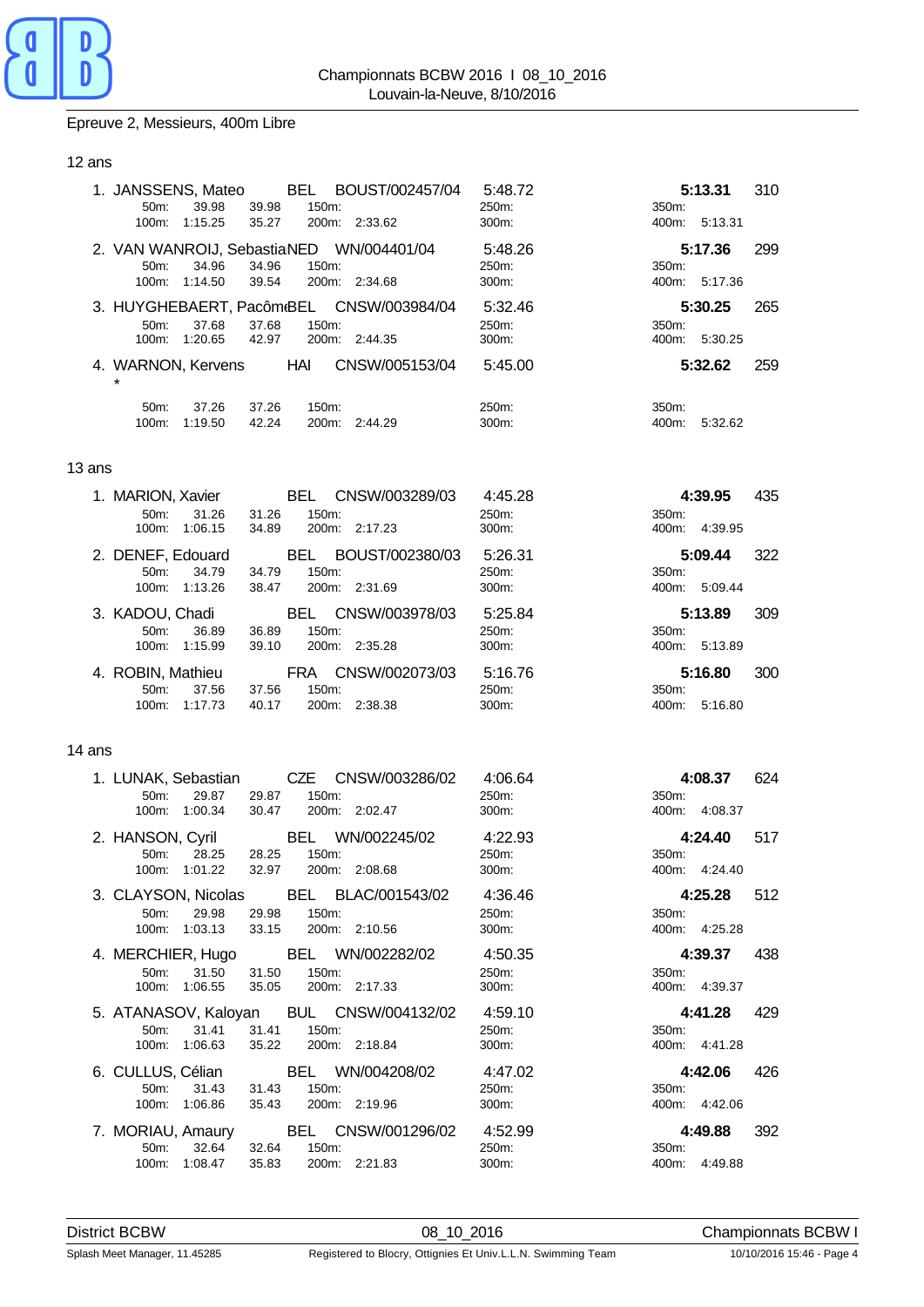

Epreuve 2, Garçons, 400m Libre, 14 ans

| Rang   |                                                         |                  |                |       |                                                               |                           |                | Temps                        | Pts |
|--------|---------------------------------------------------------|------------------|----------------|-------|---------------------------------------------------------------|---------------------------|----------------|------------------------------|-----|
|        | 8. FALACHO, Bruno<br>50 <sub>m</sub> :<br>100m: 1:11.75 | 33.95            | 33.95<br>37.80 | 150m: | POR NSG//02<br>200m: 2:30.14                                  | NT<br>250m:<br>300m:      | 350m:          | 5:07.04<br>400m: 5:07.04     | 330 |
|        | 9. HOUSSIERE, Pierre                                    |                  |                |       | BEL BOUST/005426/02                                           | 5:14.02                   |                | 5:10.13                      | 320 |
|        | 50m:<br>100m: 1:13.03                                   | 35.38            | 35.38<br>37.65 | 150m: | 200m: 2:30.92                                                 | 250m:<br>300m:            | 350m:          | 400m: 5:10.13                |     |
|        | 10. MARENNE, Loïc                                       |                  |                |       | BEL WN/004393/02                                              | 5:13.99                   |                | 5:11.52                      | 316 |
|        | 50m:<br>100m:                                           | 33.35<br>1:10.05 | 33.35<br>36.70 | 150m: | 200m: 2:28.79                                                 | 250m:<br>300m:            | 350m:          | 400m: 5:11.52                |     |
|        |                                                         |                  |                |       | 11. VAN HAUWAERT, JoachiBEL BOUST/004266/02                   | 5:14.71                   |                | 5:11.95                      | 314 |
|        | 50m:<br>100m: 1:15.17                                   | 36.20            | 36.20<br>38.97 | 150m: | 200m: 2:33.87                                                 | 250m:<br>300m:            | 350m:          | 400m: 5:11.95                |     |
|        | 12. FREYLING, Igor                                      |                  |                |       | BEL SCC/006371/02                                             | 6:23.80                   |                | 6:11.75                      | 186 |
|        | 50m:<br>100m:                                           | 39.56<br>1:25.94 | 39.56<br>46.38 | 150m: | 200m: 3:01.40                                                 | 250m:<br>300m:            | 350m:          | 400m: 6:11.75                |     |
|        | 13. JADOUL, Arthur                                      |                  |                |       | BEL SCC/005856/02                                             | 6:23.80                   |                | 6:16.29                      | 179 |
|        | 50m:<br>100m: 1:28.66                                   | 41.38            | 41.38<br>47.28 | 150m: | 200m: 3:07.74                                                 | 250m:<br>300m:            | 350m:          | 400m: 6.16.29                |     |
|        |                                                         |                  |                |       | disq. VAN HOEYLANDT, MichaBEL SCC/005803/02                   | 6:33.82                   |                | 6:15.14                      |     |
|        | 50m:<br>100m: 1:20.07                                   | 36.96            | 36.96<br>43.11 | 150m: | 200m: 2:56.74                                                 | 250m:<br>300m:            | 350m:<br>400m: | 6:15.14                      |     |
| 15 ans |                                                         |                  |                |       |                                                               |                           |                |                              |     |
|        | 1. DE GEEST, Louis<br>50m:<br>100m: 1:07.86             | 33.06            | 33.06<br>34.80 | 150m: | BEL CNSW/002937/01<br>200m: 2:19.36                           | 4:46.70<br>250m:<br>300m: | 350m:          | 4:39.89<br>400m: 4:39.89     | 436 |
|        | 50m:<br>100m: 1:11.34                                   | 34.51            | 34.51<br>36.83 | 150m: | 2. JANSSENS, Noe BEL BOUST/002458/01 4:56.25<br>200m: 2:24.59 | 250m:<br>300m:            | 350m:          | 4:52.84 380<br>400m: 4:52.84 |     |
|        | 3. DENEF, Gregoire                                      |                  |                |       | BEL BOUST/001287/01                                           | 5:02.50                   |                | 5:02.81                      | 344 |
|        | 50 <sub>m</sub> :<br>100m: 1:11.78                      | 34.63            | 34.63<br>37.15 | 150m: | 200m: 2:26.56                                                 | 250m:<br>300m:            | 350m:          | 400m: 5:02.81                |     |
|        | 4. LABY, Nicolas                                        |                  |                |       | BEL BOUST/006379/01                                           | $\mathsf{M}\mathsf{T}$    |                | 5:08.34                      | 326 |
|        | 50m:<br>100m:                                           | 33.88<br>1:11.34 | 33.88<br>37.46 | 150m: | 200m: 2:28.88                                                 | 250m:<br>300m:            | 350m:<br>400m: | 5:08.34                      |     |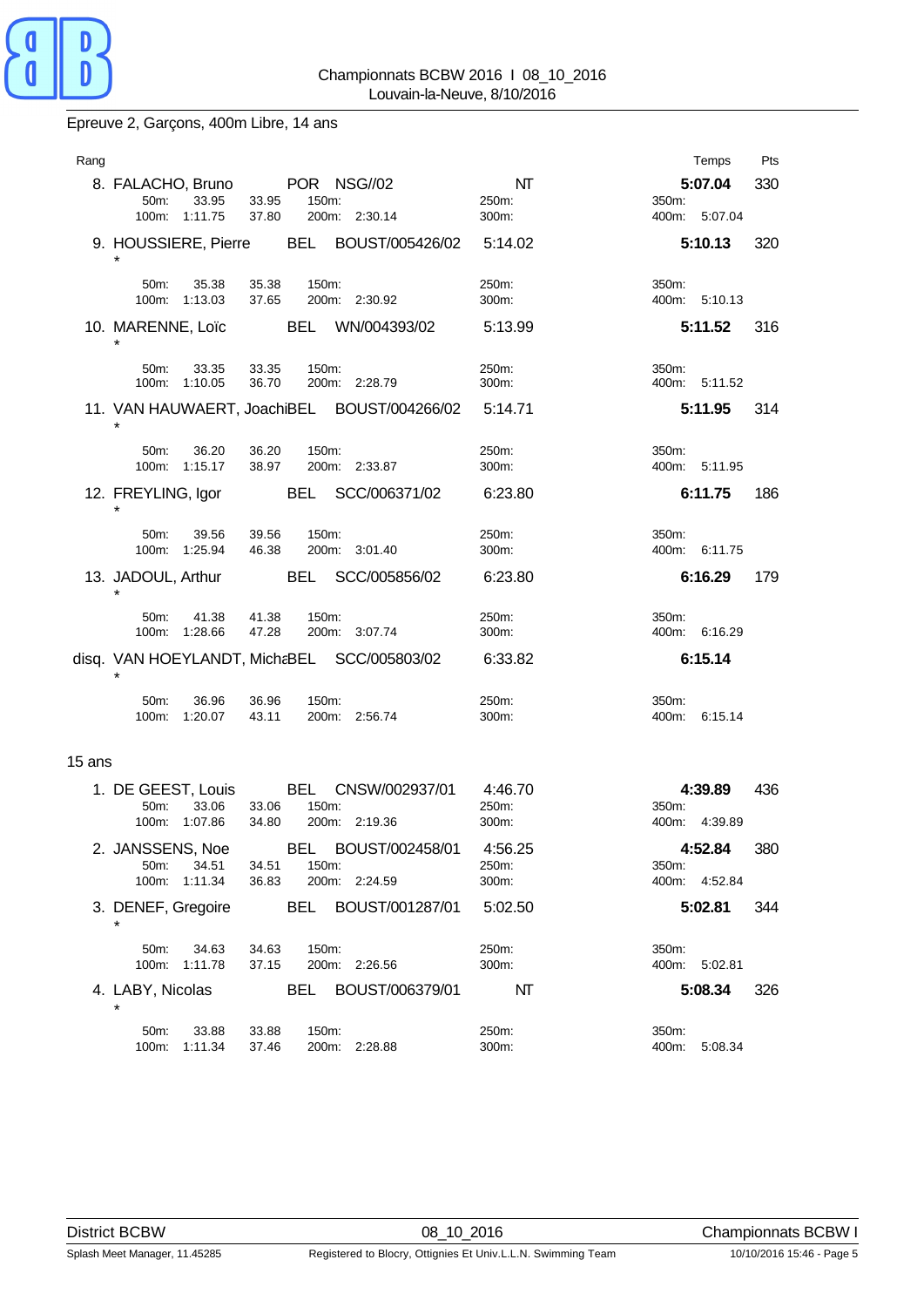

# Epreuve 2, Messieurs, 400m Libre

# 16 ans

|             | 30.31<br>30.31<br>100m: 1:02.64<br>32.33                                                | 1. ROBIN, Thomas FRA CNSW/002075/00 4:21.97<br>50m: 30.31 30.31 150m: 250m: 250m:<br>200m: 2:09.21 | 250m:<br>300m:            | 4:20.53<br>350m:<br>400m: 4:20.53 | 540 |
|-------------|-----------------------------------------------------------------------------------------|----------------------------------------------------------------------------------------------------|---------------------------|-----------------------------------|-----|
|             | 50m:<br>31.38<br>31.38<br>100m: 1:04.27<br>32.89                                        | 2. VAN EETVELT, Mattias BEL BOUST/001013/00 4:25.07<br>150m:<br>200m: 2:11.47                      | 250m:<br>300m:            | 4:27.84<br>350m:<br>400m: 4:27.84 | 497 |
|             | 3. RENAUX, Antoine BEL WN/005736/00<br>50m:<br>29.24<br>29.24<br>100m: 1:01.64<br>32.40 | 150m:<br>200m: 2:09.09                                                                             | 4:32.13<br>250m:<br>300m: | 4:31.24<br>350m:<br>400m: 4:31.24 | 479 |
|             | 30.60<br>30.60<br>50m:<br>100m: 1:04.10<br>33.50                                        | 4. DO, Duy Thang Tanguy BEL BOUST/003815/00 4:25.23<br>150m:<br>200m: 2:14.60                      | 250m:<br>300m:            | 4:31.70<br>350m:<br>400m: 4:31.70 | 476 |
|             | 33.23<br>33.23<br>50m:<br>35.21<br>100m: 1:08.44                                        | 5. DEBONGNIE, Nathan BEL CNSW/001688/00 4:53.86<br>150m:<br>200m: 2:20.48                          | 250m:<br>300m:            | 4:42.81<br>350m:<br>400m: 4:42.81 | 422 |
|             | 32.56<br>50m:<br>32.56<br>100m: 1:07.25 34.69                                           | 6. BAFFREY, Xavier BEL CNSW/004023/00 4:50.45<br>150m:<br>200m: 2:19.95                            | 250m:<br>300m:            | 4:43.92<br>350m:<br>400m: 4:43.92 | 417 |
|             | 33.00<br>50m: 33.00<br>100m: 1:08.51<br>35.51                                           | 7. VRIELYNCK, Maximilien BEL CNSW/006197/00 4:29.16<br>150m:<br>200m: 2:21.44                      | 250m:<br>300m:            | 4:49.68<br>350m:<br>400m: 4:49.68 | 393 |
| 17 - 18 ans |                                                                                         |                                                                                                    |                           |                                   |     |
|             | 30.20<br>50m:<br>30.20<br>100m: 1:02.39<br>32.19                                        | 1. LEDNICKY, Vit CZE CNSW/001496/99 4:20.43<br>150m:<br>200m: 2:07.01                              | 250m:<br>300m:            | 4:14.68<br>350m:<br>400m: 4:14.68 | 578 |
|             | 30.61<br>50m:<br>30.61<br>100m: 1:03.32 32.71 200m: 2:09.11                             | 2. MORIAU, Thibault BEL CNSW/000632/99 4:19.75<br>150m:                                            | 250m:<br>300m:            | 4:19.25<br>350m:<br>400m: 4:19.25 | 548 |
|             | 33.11<br>50m:<br>33.11<br>100m: 1:06.96<br>33.85                                        | 3. DEBONGNIE, Aymeric BEL CNSW/001677/99 4:29.09<br>150m:<br>200m: 2:15.69                         | 250m:<br>300m:            | 4:29.47<br>350m:<br>400m: 4:29.47 | 488 |
|             | 30.90<br>30.90<br>50m:<br>33.77<br>100m: 1:04.67                                        | 4. LHEUREUX, Tom BEL BOUST/000592/98 4:21.37<br>150m:<br>200m: 2:14.30                             | 250m:<br>300m:            | 4:33.45<br>350m:<br>400m: 4:33.45 | 467 |
|             | 30.06<br>30.06<br>50m:<br>100m: 1:02.81<br>32.75                                        | 5. JACQUEMIJN, Gabriel BEL BOUST/005285/98<br>150m:<br>200m: 2:12.31                               | 4:37.20<br>250m:<br>300m: | 4:38.46<br>350m:<br>400m: 4:38.46 | 442 |
|             | 6. SURQUIN, Nathan<br>31.53<br>31.53<br>50m:<br>100m: 1:05.80<br>34.27                  | <b>BEL</b><br>BOUST/003240/98<br>150m:<br>200m: 2:17.38                                            | 4:37.36<br>250m:<br>300m: | 4:40.09<br>350m:<br>400m: 4:40.09 | 435 |
|             |                                                                                         | 7. DELPIERRE, Maxime BEL BOUST/004196/99                                                           | 4:45.22                   | 4:52.54                           | 381 |
|             | 50m:<br>31.85<br>31.85<br>35.60<br>100m:<br>1:07.45                                     | 150m:<br>200m: 2:21.36                                                                             | 250m:<br>300m:            | 350m:<br>400m: 4:52.54            |     |
|             |                                                                                         | 8. RYCKEWAERT, Thibault BEL BOUST/004197/99                                                        | 4:51.59                   | 4:53.07                           | 379 |
|             | 32.82<br>50m:<br>32.82<br>100m:<br>1:08.66<br>35.84                                     | 150m:<br>200m: 2:22.10                                                                             | 250m:<br>300m:            | 350m:<br>400m:<br>4:53.07         |     |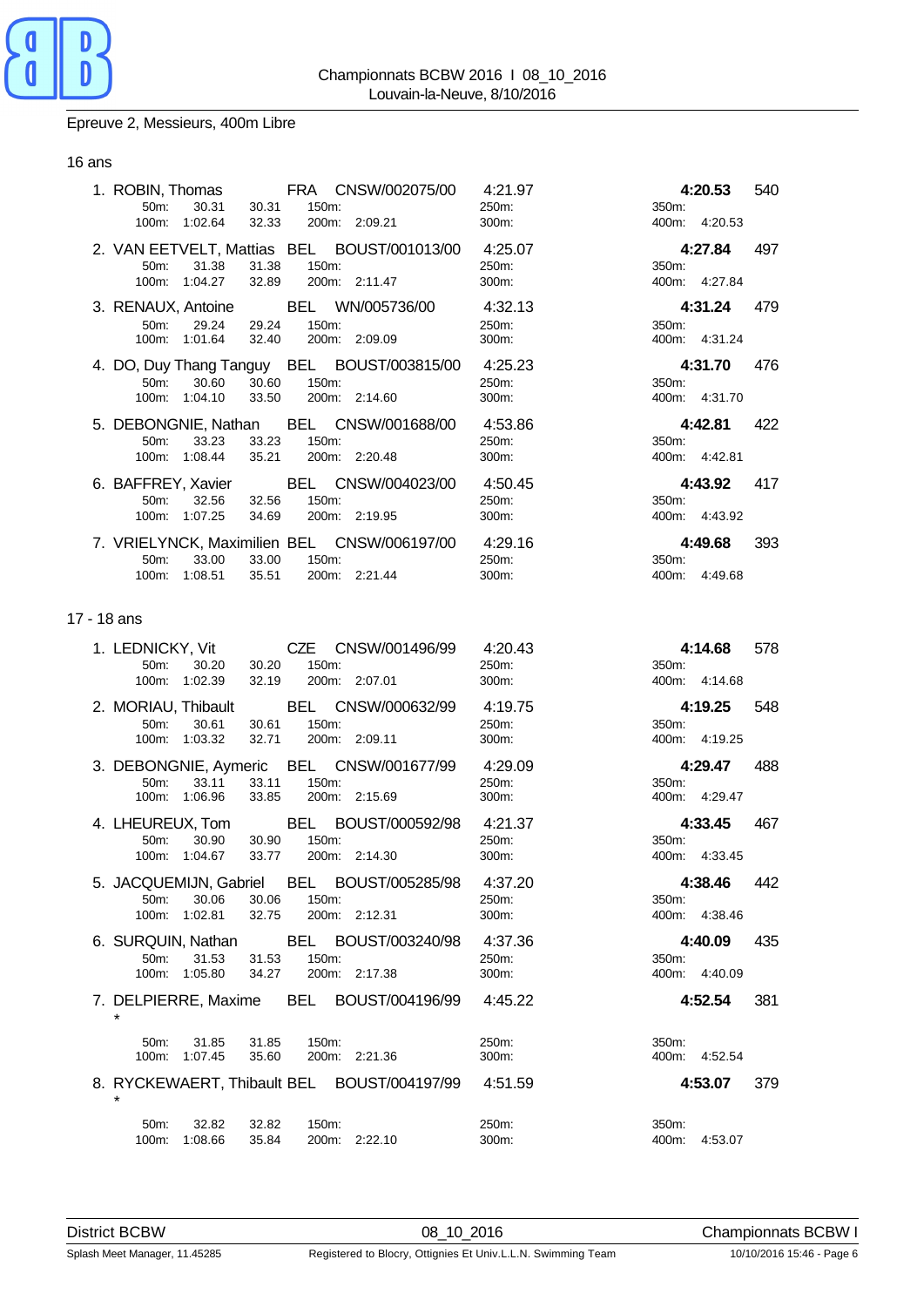

### Epreuve 2, Messieurs, 400m Libre

# 19 ans et plus 1. COUPE, Thomas BEL BOUST/006107/97 4:14.22 **4:18.18** 555 50m: 29.43 29.43 150m: 250m: 350m: 100m: 1:01.43 32.00 200m: 2:06.64 300m: 400m: 4:18.18 2. BOULLE, Romain BEL CNSW/000456/97 4:20.21 **4:36.43** 452 *\** 50m: 31.43 31.43 150m: 250m: 350m: 100m: 1:06.53 35.10 200m: 2:16.18 300m: 4:36.43 400m: 4:36.43

| Epreuve 3<br>08/10/2016                                                                                                                     |            | Dames, 100m Papillon |             |             |                 | 11 ans et plus<br>Liste résultats |
|---------------------------------------------------------------------------------------------------------------------------------------------|------------|----------------------|-------------|-------------|-----------------|-----------------------------------|
| Temps limite BCBW 11: 1:43.61; 12: 1:32.90; 13: 1:26.95; 14: 1:23.26; 15: 1:21.06; 16: 1:19.65; 17: 1:17.04; 18: 1:15.19;<br>$19 + 1:14.46$ |            |                      |             |             |                 |                                   |
| Rang                                                                                                                                        | Nat        | Licence              | Temps inscr | Temps final | 50 <sub>m</sub> | 100m                              |
| 11 ans                                                                                                                                      |            |                      |             |             |                 |                                   |
| 1.CAVALERU, Teodora                                                                                                                         | <b>BEL</b> | WN/006064/05         | 1:51.82     | 1:55.69     | 51.19           | 1:04.50                           |
| 12 ans                                                                                                                                      |            |                      |             |             |                 |                                   |
| 1.LUNAKOVA, Kristina                                                                                                                        | <b>CZE</b> | CNSW/003640/04       | 1:17.19     | 1:16.25     | 36.75           | 39.50                             |
| 14 ans                                                                                                                                      |            |                      |             |             |                 |                                   |
| 1.KOPA, Madli                                                                                                                               | <b>EST</b> | CNSW/002938/02       | 1:14.67     | 1:14.96     | 35.28           | 39.68                             |
| 15 ans                                                                                                                                      |            |                      |             |             |                 |                                   |
| 1.KULIK, Daria                                                                                                                              | <b>BEL</b> | CNSW/005731/01       | 1:09.77     | 1:11.84     | 32.78           | 39.06                             |
| 2.WILD, Joséphine                                                                                                                           | <b>GBR</b> | CNSW/001657/01       | 1:16.61     | 1:16.28     | 35.84           | 40.44                             |
| 3.NAVA, Alexandra                                                                                                                           | <b>ITA</b> | CNSW/001676/01       | 1:13.75     | 1:18.02     | 36.37           | 41.65                             |
| 4.COETS, Shannon                                                                                                                            | <b>BEL</b> | BOUST/001612/01      | 1:17.24     | 1:23.58     | 39.77           | 43.81                             |
| 16 ans                                                                                                                                      |            |                      |             |             |                 |                                   |
| 1.PANSAERTS, Laure                                                                                                                          | <b>BEL</b> | CNSW/006147/00       | 1:08.56     | 1:09.31     | 32.60           | 36.71                             |
| 2.FOLCH, Margot                                                                                                                             | <b>FRA</b> | WN/002939/00         | 1:13.83     | 1:16.64     | 35.15           | 41.49                             |
| 17 - 18 ans                                                                                                                                 |            |                      |             |             |                 |                                   |
| 1. FAVART, Manon                                                                                                                            | <b>BEL</b> | WN/003644/98         | 1:08.31     | 1:11.99     | 32.64           | 39.35                             |
| 2.DELMOTTE, Elodie                                                                                                                          | <b>BEL</b> | BOUST/001439/99      | 1:13.83     | 1:14.33     |                 |                                   |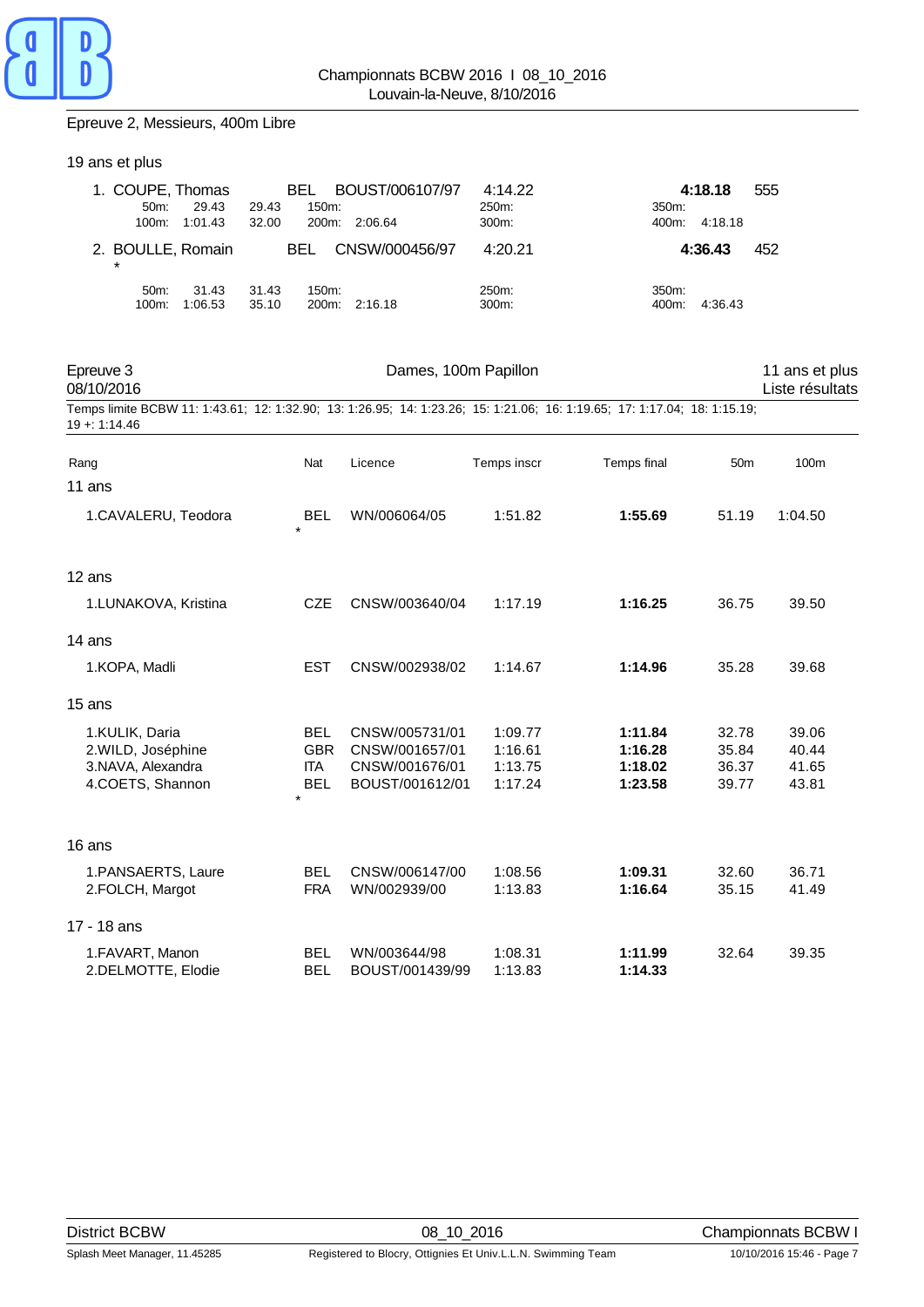

# Championnats BCBW 2016 I 08\_10\_2016 Louvain-la-Neuve, 8/10/2016

| Epreuve 4<br>Messieurs, 100m Papillon<br>08/10/2016                                                                                         |                                                                                  |                                                                                                    |                                                                |                                                                |                                                    | 11 ans et plus<br>Liste résultats                  |  |
|---------------------------------------------------------------------------------------------------------------------------------------------|----------------------------------------------------------------------------------|----------------------------------------------------------------------------------------------------|----------------------------------------------------------------|----------------------------------------------------------------|----------------------------------------------------|----------------------------------------------------|--|
| Temps limite BCBW 11: 1:43.84; 12: 1:31.40; 13: 1:23.10; 14: 1:17.57; 15: 1:14.59; 16: 1:12.33; 17: 1:10.36; 18: 1:08.70;<br>$19 + 1.05.72$ |                                                                                  |                                                                                                    |                                                                |                                                                |                                                    |                                                    |  |
| Rang                                                                                                                                        | Nat                                                                              | Licence                                                                                            | Temps inscr                                                    | Temps final                                                    | 50 <sub>m</sub>                                    | 100m                                               |  |
| 11 ans                                                                                                                                      |                                                                                  |                                                                                                    |                                                                |                                                                |                                                    |                                                    |  |
| 1.ALLAUCA, Daniel                                                                                                                           | <b>BEL</b>                                                                       | NSG/005729/05                                                                                      | <b>NT</b>                                                      | 1:45.02                                                        | 47.93                                              | 57.09                                              |  |
| 13 ans                                                                                                                                      |                                                                                  |                                                                                                    |                                                                |                                                                |                                                    |                                                    |  |
| 1.FOLCH, Remi                                                                                                                               | <b>FRA</b>                                                                       | WN/003182/03                                                                                       | 1:19.71                                                        | 1:14.45                                                        | 34.37                                              | 40.08                                              |  |
| 14 ans                                                                                                                                      |                                                                                  |                                                                                                    |                                                                |                                                                |                                                    |                                                    |  |
| 1.LUNAK, Sebastian<br>2.HANSON, Cyril<br>3.CULLUS, Célian<br>4.MORIAU, Amaury<br>5.FALACHO, Bruno<br>6.MARENNE, Loïc                        | <b>CZE</b><br><b>BEL</b><br><b>BEL</b><br><b>BEL</b><br><b>POR</b><br><b>BEL</b> | CNSW/003286/02<br>WN/002245/02<br>WN/004208/02<br>CNSW/001296/02<br><b>NSG//02</b><br>WN/004393/02 | 58.82<br>1:03.21<br>1:05.64<br>1:10.56<br><b>NT</b><br>1:16.01 | 1:01.41<br>1:05.35<br>1:08.26<br>1:10.79<br>1:13.25<br>1:22.06 | 27.91<br>30.89<br>31.82<br>31.87<br>34.25<br>37.35 | 33.50<br>34.46<br>36.44<br>38.92<br>39.00<br>44.71 |  |
| 15 ans                                                                                                                                      |                                                                                  |                                                                                                    |                                                                |                                                                |                                                    |                                                    |  |
| 1.DE GEEST, Louis                                                                                                                           | <b>BEL</b>                                                                       | CNSW/002937/01                                                                                     | 1:07.74                                                        | 1:08.59                                                        | 32.31                                              | 36.28                                              |  |
| 16 ans                                                                                                                                      |                                                                                  |                                                                                                    |                                                                |                                                                |                                                    |                                                    |  |
| 1.RENAUX, Antoine<br>2.ROBIN, Thomas<br>3. VRIELYNCK, Maximilien<br>4.DEBONGNIE, Nathan                                                     | <b>BEL</b><br><b>FRA</b><br><b>BEL</b><br><b>BEL</b>                             | WN/005736/00<br>CNSW/002075/00<br>CNSW/006197/00<br>CNSW/001688/00                                 | 1:00.49<br>1:02.05<br>1:02.51<br>1:17.72                       | 1:02.50<br>1:03.42<br>1:08.70<br>1:12.61                       | 29.16<br>29.80<br>30.35<br>33.39                   | 33.34<br>33.62<br>38.35<br>39.22                   |  |
| 17 - 18 ans                                                                                                                                 |                                                                                  |                                                                                                    |                                                                |                                                                |                                                    |                                                    |  |
| 1.LEDNICKY, Vit<br>2. MORIAU, Thibault<br>3.DEBONGNIE, Aymeric<br>4.RYCKEWAERT, Thibault                                                    | CZE.<br>BEL<br><b>BEL</b><br><b>BEL</b>                                          | CNSW/001496/99<br>CNSW/000632/99<br>CNSW/001677/99<br>BOUST/004197/99                              | 1:00.35<br>1:00.07<br>1:09.42<br>1:06.03                       | 1:00.20<br>1:03.69<br>1:07.00<br>1:07.54                       | 28.35<br>32.93<br>36.82                            | 31.85<br>34.07<br>30.72                            |  |
| 19 ans et plus                                                                                                                              |                                                                                  |                                                                                                    |                                                                |                                                                |                                                    |                                                    |  |
| 1.COUPE, Thomas<br>2.BOULLE, Romain                                                                                                         | <b>BEL</b><br><b>BEL</b><br>$\star$                                              | BOUST/006107/97<br>CNSW/000456/97                                                                  | 58.61<br>1:10.52                                               | 59.42<br>1:09.37                                               | 28.07<br>31.34                                     | 31.35<br>38.03                                     |  |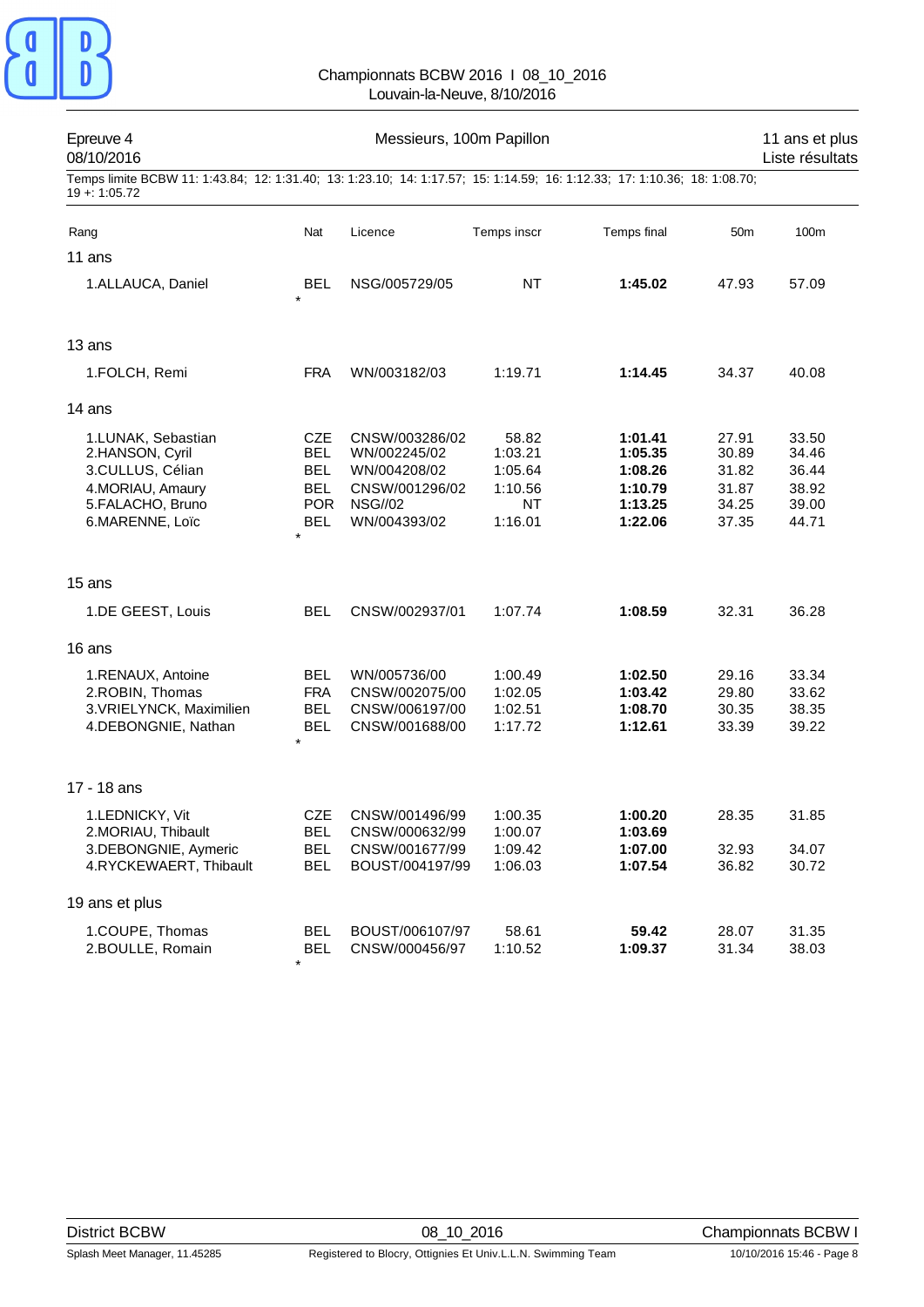| Epreuve 5<br>08/10/2016                                                                                                                     | Dames, 100m Dos                                                               |                                                                                    |                                                     |                                                     |                 |      |
|---------------------------------------------------------------------------------------------------------------------------------------------|-------------------------------------------------------------------------------|------------------------------------------------------------------------------------|-----------------------------------------------------|-----------------------------------------------------|-----------------|------|
| Temps limite BCBW 11: 1:37.16; 12: 1:31.90; 13: 1:28.01; 14: 1:25.79; 15: 1:23.31; 16: 1:21.65; 17: 1:20.14; 18: 1:18.25;<br>$19 + 1.17.49$ |                                                                               |                                                                                    |                                                     |                                                     |                 |      |
| Rang                                                                                                                                        | Nat                                                                           | Licence                                                                            | Temps inscr                                         | Temps final                                         | 50 <sub>m</sub> | 100m |
| 11 ans                                                                                                                                      |                                                                               |                                                                                    |                                                     |                                                     |                 |      |
| 1.KADOU, Amira<br>2.MEZQUITA, Manuela<br>3.BASTIN, Clémentine<br>4.BOULOGNE, Audrey                                                         | <b>BEL</b><br><b>ESP</b><br><b>BEL</b><br><b>FRA</b>                          | RBP/006188/05<br>CNSW/005684/05<br>SCR/005761/05<br>WN/006063/05                   | 1:33.83<br>1:30.38<br>1:36.27<br><b>NT</b>          | 1:30.15<br>1:33.38<br>1:36.87<br>1:47.27            |                 |      |
| 12 ans                                                                                                                                      |                                                                               |                                                                                    |                                                     |                                                     |                 |      |
| 1.DONY, Agnès<br>2. VAN RUYMBEKE, Julie<br>3.DARGE, Zoé                                                                                     | <b>BEL</b><br><b>BEL</b><br><b>BEL</b>                                        | CNSW/005203/04<br>CNJ/004412/04<br>SCR/003585/04                                   | 1:28.72<br>1:27.30<br>1:27.74                       | 1:24.37<br>1:25.75<br>1:25.91                       |                 |      |
| 13 ans                                                                                                                                      |                                                                               |                                                                                    |                                                     |                                                     |                 |      |
| 1.LINDEN, Ylva<br>2.DONATO, Sara<br>3.DUNCA, Audrey<br>4.MEZQUITA, Maria                                                                    | SWE<br><b>GER</b><br><b>BEL</b><br><b>ESP</b>                                 | CNSW/003987/03<br>CNSW/005095/03<br>CNSW/002920/03<br>CNSW/005685/03               | 1:15.76<br>1:21.75<br>1:16.08<br>1:18.98            | 1:13.16<br>1:14.02<br>1:16.66<br>1:18.22            |                 |      |
| 14 ans                                                                                                                                      |                                                                               |                                                                                    |                                                     |                                                     |                 |      |
| 1.KOPA, Madli<br>2. VAN OUDENHOVE, Ninon<br>3.ELIARD, Tania<br>4. PORTON, Olivia                                                            | <b>EST</b><br><b>BEL</b><br><b>BEL</b><br><b>BEL</b>                          | CNSW/002938/02<br>CNSW/004017/02<br>BOUST/004894/02<br>CNSW/001660/02              | 1:12.25<br>1:16.14<br>1:18.61<br>1:25.81            | 1:13.85<br>1:18.33<br>1:19.44<br>1:26.44            |                 |      |
| 15 ans                                                                                                                                      |                                                                               |                                                                                    |                                                     |                                                     |                 |      |
| 1.KULIK, Daria<br>2.HEYMANS, Alissia<br>3.NAVA, Alexandra<br>4.MAHY, Jennifer                                                               | <b>BEL</b><br><b>BEL</b><br><b>ITA</b><br><b>BEL</b>                          | CNSW/005731/01<br>CNSW/002917/01<br>CNSW/001676/01<br>CNJ/001977/01                | 1:16.75<br>1:23.09<br>1:17.75<br>1:22.10            | 1:16.13<br>1:19.85<br>1:20.92<br>1:21.49            |                 |      |
| 16 ans                                                                                                                                      |                                                                               |                                                                                    |                                                     |                                                     |                 |      |
| 1.PANSAERTS, Laure                                                                                                                          | <b>BEL</b>                                                                    | CNSW/006147/00                                                                     | 1:10.16                                             | 1:12.70                                             |                 |      |
| 17 - 18 ans                                                                                                                                 |                                                                               |                                                                                    |                                                     |                                                     |                 |      |
| 1. VAN OUDENHOVE, Naïs<br>2. WUILLEM, Sannerie<br>3.FAVART, Megan<br>4.MAHY, Alexandra<br>5.PIVONT, Laura                                   | <b>BEL</b><br><b>BEL</b><br><b>BEL</b><br><b>BEL</b><br><b>BEL</b><br>$\star$ | CNSW/001686/99<br>RBP/001018/99<br>WN/003645/98<br>CNJ/001570/99<br>CNSW/000631/98 | 1:11.52<br>1:15.51<br>1:11.12<br>1:20.05<br>1:15.49 | 1:13.94<br>1:13.95<br>1:15.56<br>1:18.78<br>1:21.62 |                 |      |
| 6.BEAUCLERCQ, Margaux                                                                                                                       | <b>BEL</b>                                                                    | WN/003340/99                                                                       | 1:18.81                                             | 1:22.41                                             |                 |      |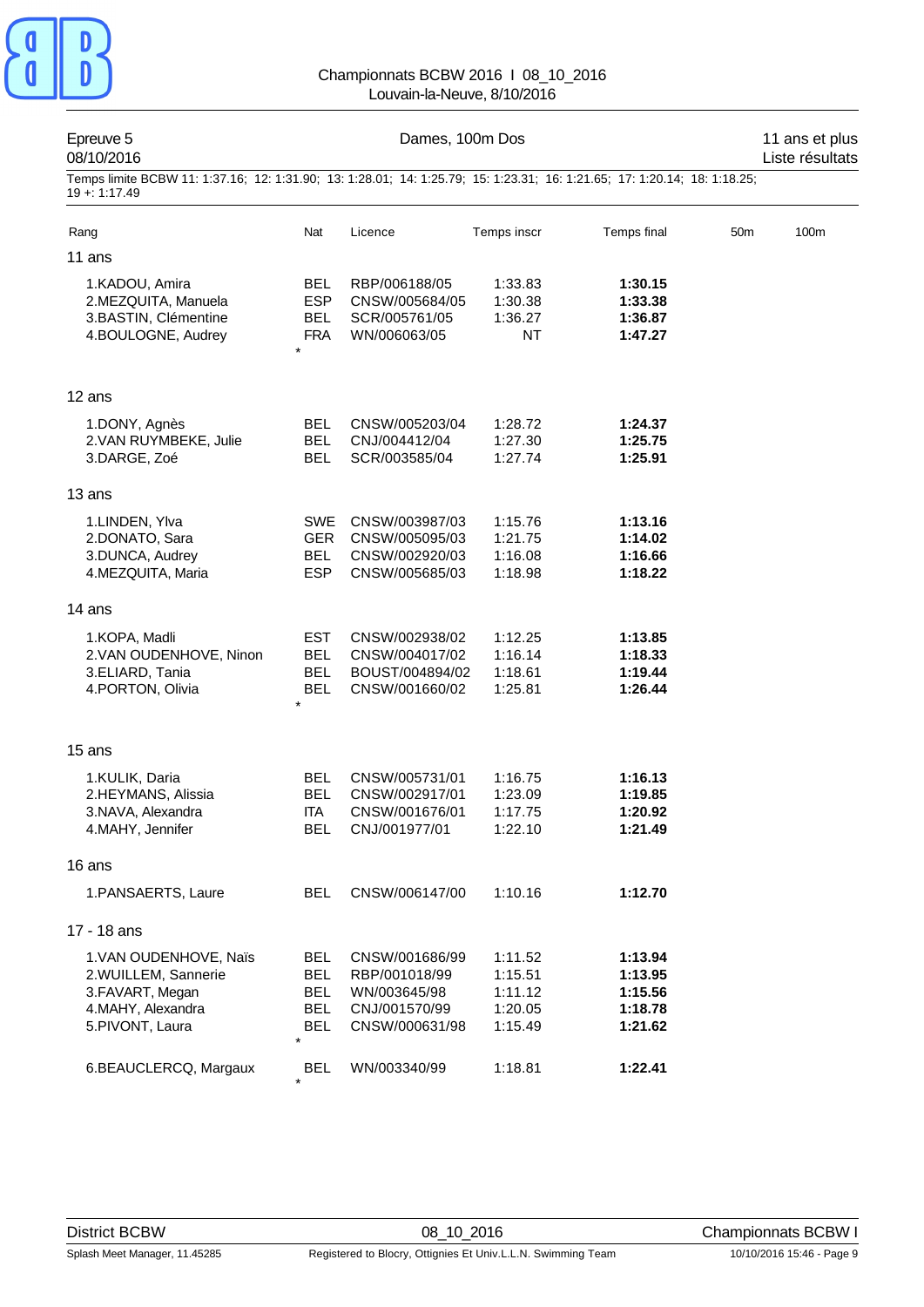| Epreuve 6<br>08/10/2016                                                                                                                    | Messieurs, 100m Dos                                                  |                                                                                         |                                                     |                                                                                                                                   |                 | 11 ans et plus<br>Liste résultats |  |  |
|--------------------------------------------------------------------------------------------------------------------------------------------|----------------------------------------------------------------------|-----------------------------------------------------------------------------------------|-----------------------------------------------------|-----------------------------------------------------------------------------------------------------------------------------------|-----------------|-----------------------------------|--|--|
| Temps limite BCBW 11: 1:33.71; 12: 1:27.32; 13: 1:22.59; 14: 1:18.40; 15: 1:16.47; 16: 1:15.27; 17: 1:13.54; 18: 1:11.82;<br>19 +: 1:08.33 |                                                                      |                                                                                         |                                                     |                                                                                                                                   |                 |                                   |  |  |
| Rang                                                                                                                                       | Nat                                                                  | Licence                                                                                 | Temps inscr                                         | Temps final                                                                                                                       | 50 <sub>m</sub> | 100m                              |  |  |
| 11 ans                                                                                                                                     |                                                                      |                                                                                         |                                                     |                                                                                                                                   |                 |                                   |  |  |
| 1.MANCINI, Luca<br>2.MACKELBERT, Léon                                                                                                      | BEL.<br><b>BEL</b>                                                   | CNSW/005210/05<br>WN/005767/05                                                          | 1:34.36<br><b>NT</b>                                | 1:24.94<br>1:29.21                                                                                                                |                 |                                   |  |  |
| 12 ans                                                                                                                                     |                                                                      |                                                                                         |                                                     |                                                                                                                                   |                 |                                   |  |  |
| 1. WARNON, Kervens                                                                                                                         | HAI                                                                  | CNSW/005153/04                                                                          | 1:14.65                                             | 1:17.39                                                                                                                           |                 |                                   |  |  |
| 13 ans                                                                                                                                     |                                                                      |                                                                                         |                                                     |                                                                                                                                   |                 |                                   |  |  |
| 1.MARION, Xavier<br>2.ROBIN, Mathieu<br>3.RASSART, Victor<br>ROJAS CAYCHO, Wilfredo<br>disq.SACRE, Benjamin                                | <b>BEL</b><br><b>FRA</b><br><b>BEL</b><br><b>PER</b><br>BEL.<br>bras | CNSW/003289/03<br>CNSW/002073/03<br>RBP/004761/03<br>RBP/005604/03<br>SCR/005867/03     | 1:10.21<br>1:20.68<br>1:28.18<br>1:24.70<br>1:20.49 | 1:07.74<br>1:20.84<br>1:21.09<br>1:21.09<br>1:21.83<br>SW 6.5. c - Le nageur n'a pas entamé virage directement après traction des |                 |                                   |  |  |
| 14 ans                                                                                                                                     |                                                                      |                                                                                         |                                                     |                                                                                                                                   |                 |                                   |  |  |
| 1.LUNAK, Sebastian<br>2.MAMBOUR, Alexei                                                                                                    | <b>CZE</b><br><b>BEL</b><br>$\star$                                  | CNSW/003286/02<br>SCR/003617/02                                                         | 1:05.10<br>1:19.06                                  | 1:03.41<br>1:20.87                                                                                                                |                 |                                   |  |  |
| 15 ans                                                                                                                                     |                                                                      |                                                                                         |                                                     |                                                                                                                                   |                 |                                   |  |  |
| 1. DEMAIFFE, Valentin<br>2.KROLOV, Mattias                                                                                                 | <b>BEL</b><br><b>EST</b>                                             | WN/005735/01<br>RBP/005568/01                                                           | 1:08.37<br>1:15.18                                  | 1:09.36<br>1:13.15                                                                                                                |                 |                                   |  |  |
| 16 ans                                                                                                                                     |                                                                      |                                                                                         |                                                     |                                                                                                                                   |                 |                                   |  |  |
| 1.ROBIN, Thomas<br>2.DO, Duy Thang Tanguy<br>3.DEBONGNIE, Nathan<br>4.CANAN, Yusuf Taha                                                    | <b>FRA</b><br><b>BEL</b><br><b>BEL</b><br><b>BEL</b>                 | CNSW/002075/00<br>BOUST/003815/00<br>CNSW/001688/00<br>RBP/001512/00                    | 1:04.74<br>1:03.75<br>1:17.16<br>1:15.06            | 1:05.59<br>1:06.17<br>1:13.60<br>1:13.66                                                                                          |                 |                                   |  |  |
| 17 - 18 ans                                                                                                                                |                                                                      |                                                                                         |                                                     |                                                                                                                                   |                 |                                   |  |  |
| 1. LEDNICKY, Vit<br>2.AMBROES, Benjamin<br>3.MORIAU, Thibault<br>4.DEBONGNIE, Aymeric<br>5.LHEUREUX, Tom                                   | <b>CZE</b><br><b>BEL</b><br><b>BEL</b><br><b>BEL</b><br><b>BEL</b>   | CNSW/001496/99<br><b>RBP//98</b><br>CNSW/000632/99<br>CNSW/001677/99<br>BOUST/000592/98 | 1:01.25<br>1:07.09<br>1:07.33<br>1:07.91<br>1:05.25 | 1:02.02<br>1:05.15<br>1:07.22<br>1:07.69<br>1:08.85                                                                               |                 |                                   |  |  |
| 19 ans et plus                                                                                                                             |                                                                      |                                                                                         |                                                     |                                                                                                                                   |                 |                                   |  |  |
| 1. PARMENTIER, Aymeric<br>2.BOULLE, Romain                                                                                                 | <b>BEL</b><br><b>BEL</b>                                             | WN/001383/93<br>CNSW/000456/97                                                          | 1:05.35<br>1:08.21                                  | 1:08.11<br>1:09.27                                                                                                                |                 |                                   |  |  |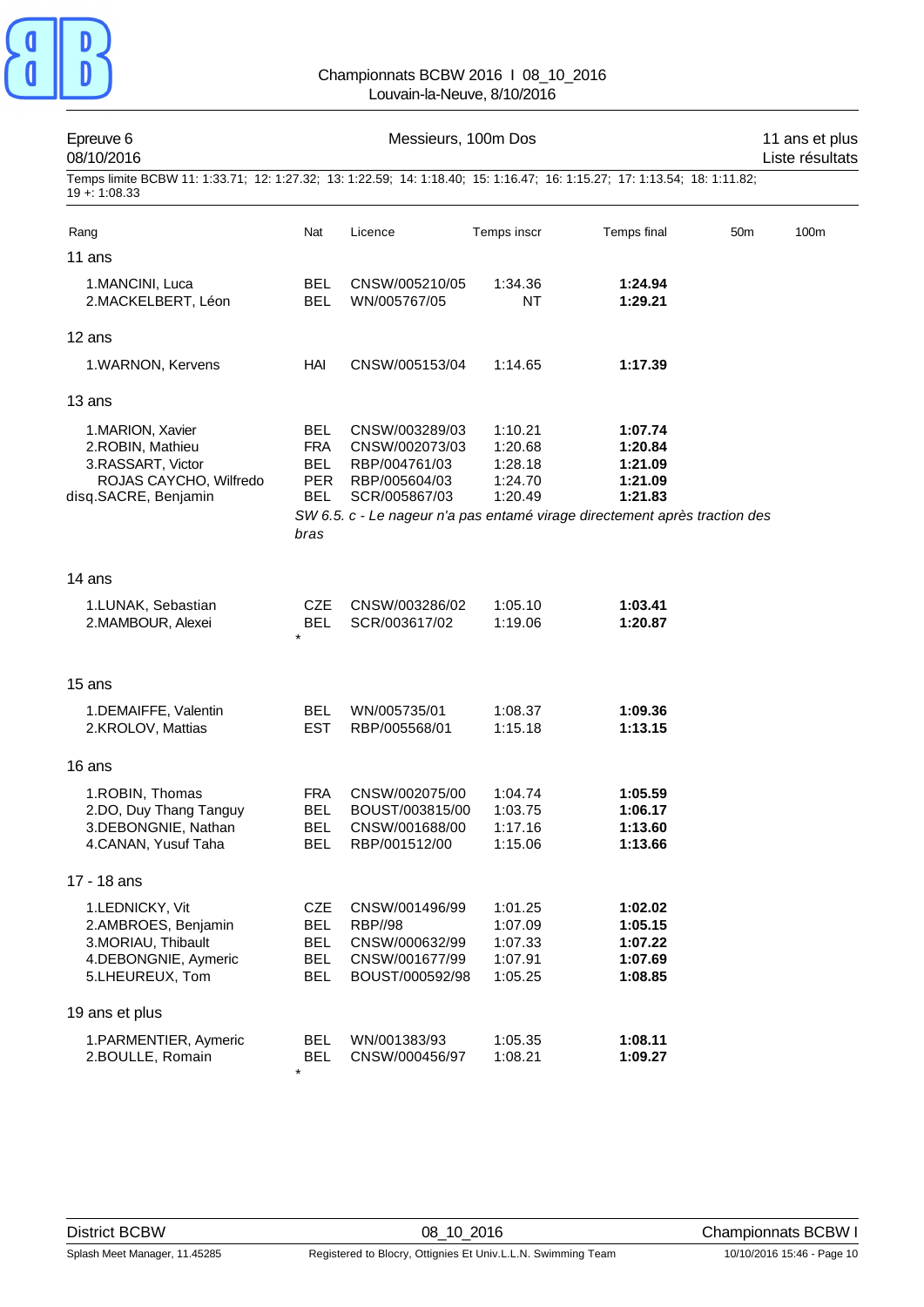| Epreuve 7<br>08/10/2016                                                                                                                                                                | Dames, 200m 4 nages |                                                                                                                                                                  |  |                                          |  |                                                                           | 11 ans et plus<br>Liste résultats                           |      |      |      |
|----------------------------------------------------------------------------------------------------------------------------------------------------------------------------------------|---------------------|------------------------------------------------------------------------------------------------------------------------------------------------------------------|--|------------------------------------------|--|---------------------------------------------------------------------------|-------------------------------------------------------------|------|------|------|
| Temps limite BCBW 11: 3:24.12; 12: 3:13.97; 13: 3:06.45; 14: 3:02.15; 15: 2:56.49; 16: 2:51.73; 17: 2:50.13; 18: 2:46.03;<br>$19 + 2:43.59$                                            |                     |                                                                                                                                                                  |  |                                          |  |                                                                           |                                                             |      |      |      |
| Rang                                                                                                                                                                                   |                     | Nat Licence                                                                                                                                                      |  | Tps inscr.                               |  | Temps                                                                     | 50 <sub>m</sub>                                             | 100m | 150m | 200m |
| 11 ans                                                                                                                                                                                 |                     |                                                                                                                                                                  |  |                                          |  |                                                                           |                                                             |      |      |      |
| 1. WILD, Madeleine<br>2.FRANCKE, Alexandra<br>3.MEZQUITA, Manuela<br>disq.KADOU, Amira<br>SW 6.3 - Le nageur a quitté la position sur le dos (en dehors de l'exécution du virage)      |                     | GBRCNSW/005130/05 3:02.04<br>BEL CNSW/005129/05<br>ESP CNSW/005684/05 3:22.44<br>BEL RBP/006188/05                                                               |  | 3:12.52<br>3:19.26                       |  | 3:01.96<br>3:17.78<br>3:17.94<br>3:22.83                                  | 41.62<br>47.97<br>46.87<br>46.34                            |      |      |      |
| 12 ans                                                                                                                                                                                 |                     |                                                                                                                                                                  |  |                                          |  |                                                                           |                                                             |      |      |      |
| 1.LUNAKOVA, Kristina<br>2.DARGE, Zoé                                                                                                                                                   |                     | CZE CNSW/003640/04 2:41.83<br>BEL SCR/003585/04                                                                                                                  |  | 3:10.90                                  |  | 2:45.21<br>3:04.46                                                        | 36.51<br>39.70                                              |      |      |      |
| 13 ans                                                                                                                                                                                 |                     |                                                                                                                                                                  |  |                                          |  |                                                                           |                                                             |      |      |      |
| 1.NORIEGA BURRILL, AygAZE WN/006114/03<br>2.MEZQUITA, Maria<br>3.DUNCA, Audrey<br>disq.DONATO, Sara<br>SW 6.5. c - Le nageur n'a pas entamé virage directement après traction des bras |                     | ESP CNSW/005685/03 2:43.75<br>BEL CNSW/002920/03 2:43.96<br>GERCNSW/005095/03 3:12.75                                                                            |  | 2:40.78                                  |  | 2:39.03<br>2:47.78<br>2:51.16<br>2:51.18                                  | 35.77<br>39.00<br>39.34<br>38.07                            |      |      |      |
| 14 ans                                                                                                                                                                                 |                     |                                                                                                                                                                  |  |                                          |  |                                                                           |                                                             |      |      |      |
| 1.KOPA, Madli<br>2.CORNELIS, Anaïs<br>3.DERENNE, Luna<br>4.BASTIN, Louise<br>5.GIRBOUX, Fanette<br>6. VAN OUDENHOVE, NinoBEL CNSW/004017/02 2:54.28<br>7.DELVAUX, Elise<br>$\star$     |                     | EST CNSW/002938/02 2:33.25<br>BEL WN/002244/02<br>BEL BOUST/002348/02 2:50.68<br>BEL SCR/003634/02<br>BEL BOUST/004309/02 2:59.78<br>BEL BOUST/001771/02 2:54.55 |  | 2:37.63<br>3:01.88                       |  | 2:39.83<br>2:43.51<br>2:49.22<br>2:52.95<br>2:56.85<br>2:58.57<br>3:02.43 | 36.06<br>35.55<br>39.69<br>36.36<br>41.13<br>44.51<br>42.04 |      |      |      |
| 8. PORTON, Olivia                                                                                                                                                                      |                     | BEL CNSW/001660/02 2:53.30                                                                                                                                       |  |                                          |  | 3:03.76                                                                   | 38.89                                                       |      |      |      |
| 15 ans                                                                                                                                                                                 |                     |                                                                                                                                                                  |  |                                          |  |                                                                           |                                                             |      |      |      |
| 1.KULIK, Daria<br>2.NAVA, Alexandra<br>3.MAGREMANNE, Victoria BEL WN/001800/01<br>4. WILD, Joséphine                                                                                   |                     | BEL CNSW/005731/01<br>ITA CNSW/001676/01<br>GBRCNSW/001657/01                                                                                                    |  | 2:31.93<br>2:53.03<br>2:39.88<br>2:54.42 |  | 2:37.24<br>2:46.66<br>2:46.98<br>2:54.11                                  | 33.28<br>37.28<br>39.41<br>36.02                            |      |      |      |
| 16 ans                                                                                                                                                                                 |                     |                                                                                                                                                                  |  |                                          |  |                                                                           |                                                             |      |      |      |
| 1. PANSAERTS, Laure<br>2.DELVAUX, Pauline<br>3.FOLCH, Margot                                                                                                                           |                     | BEL CNSW/006147/00 2:32.42<br>BEL BOUST/001014/00 2:35.30<br>FRA WN/002939/00                                                                                    |  | 2:41.09                                  |  | 2:33.80<br>2:42.76<br>2:48.58                                             | 34.13<br>36.11<br>36.13                                     |      |      |      |
| 17 - 18 ans                                                                                                                                                                            |                     |                                                                                                                                                                  |  |                                          |  |                                                                           |                                                             |      |      |      |
| 1.JOSE MEDINA F, Maria<br>2.MAGREMANNE, Zoé<br>3. VAN OUDENHOVE, Naïs BEL CNSW/001686/99                                                                                               |                     | MEX BOUST//98<br>BEL WN/001164/99                                                                                                                                |  | NT<br>2:40.23<br>2:39.25                 |  | 2:40.88<br>2:41.30<br>2:45.02                                             | 34.07<br>35.84<br>38.66                                     |      |      |      |